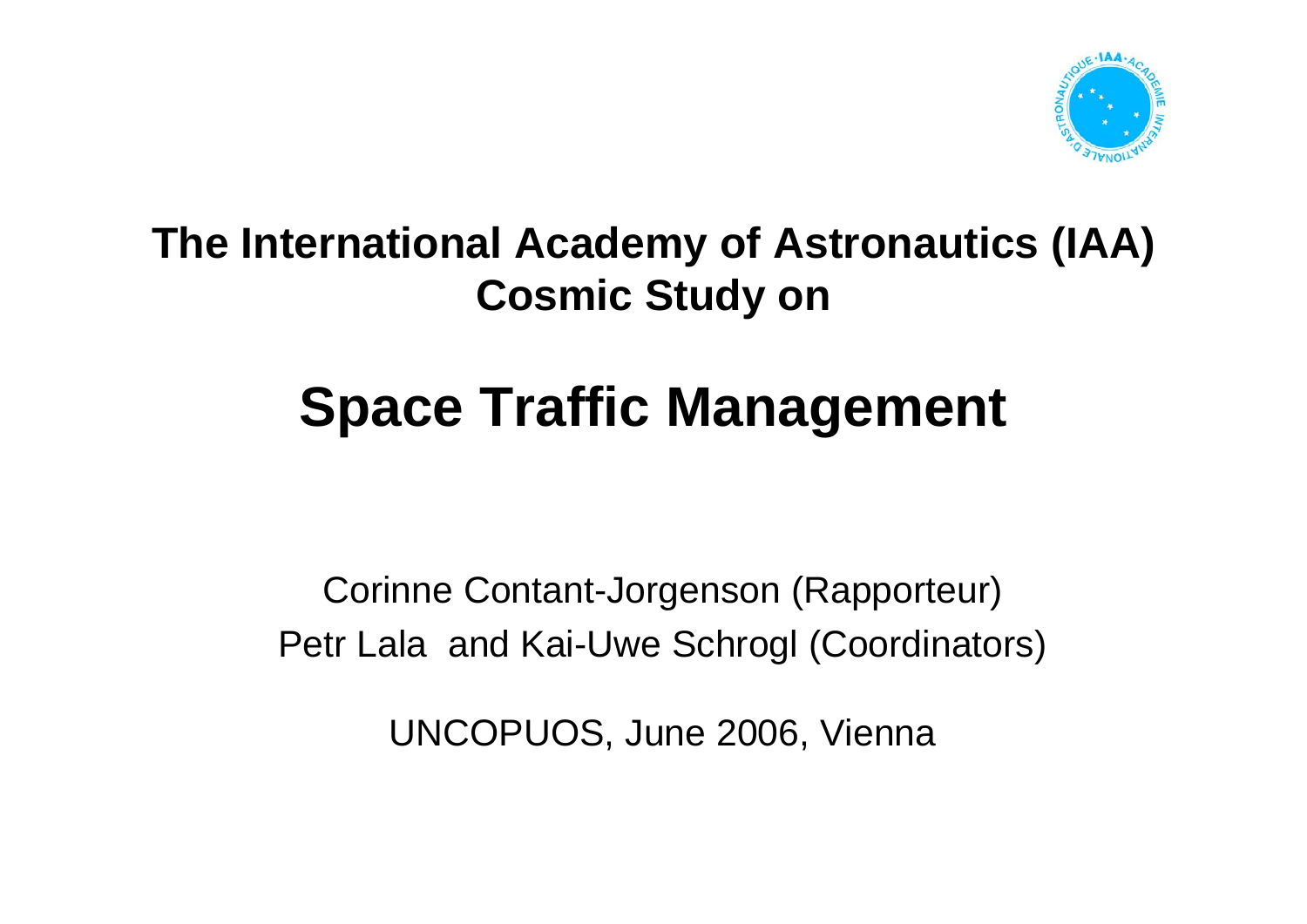

# **Scope of the Study**

#### •**Background**

- AIAA Workshops in 1999 and 2001
- 2001-2006 IAA Study Group with 20 contributors of 8 countries
- (IISL/ECSL Symposium 2002 at the UNCOPUOS LSC)

#### •**Space traffic already takes place**

- Entering of non-governmental entities
- Positioning of satellite constellations
- Increase of space debris
- Advent of re-usable launch vehicles
- Growing number of launch vehicles and launch centers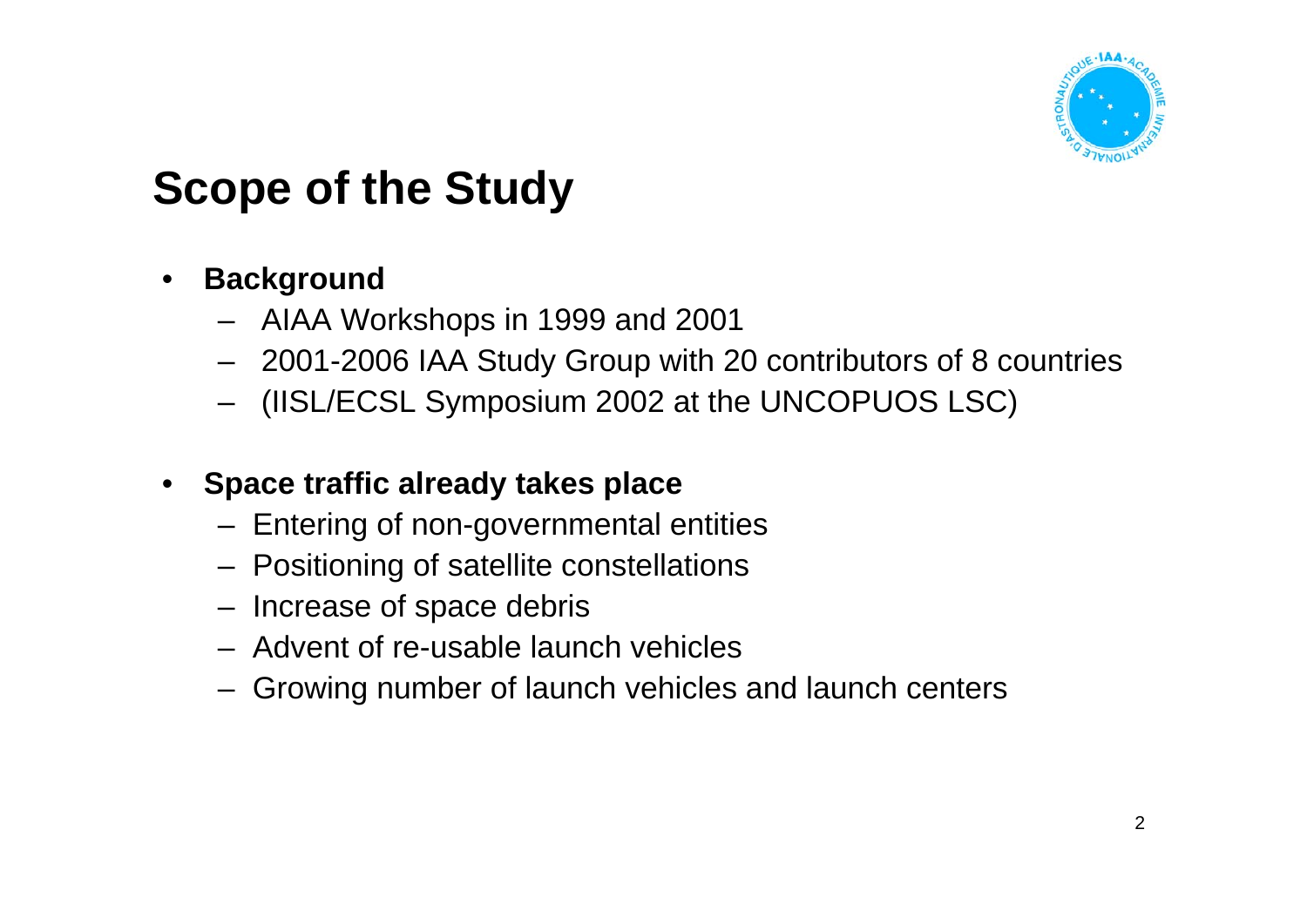

# **Scope of the Study**

### •**Definition**

 Space traffic management means the set of technical and regulatory provisions for promoting safe access into outer space, operations in outer space and return from outer space to Earth free from physical or radio-frequency interference

#### •**Structure**

- Current status
- Elements for a space traffic management
- Set of recommendations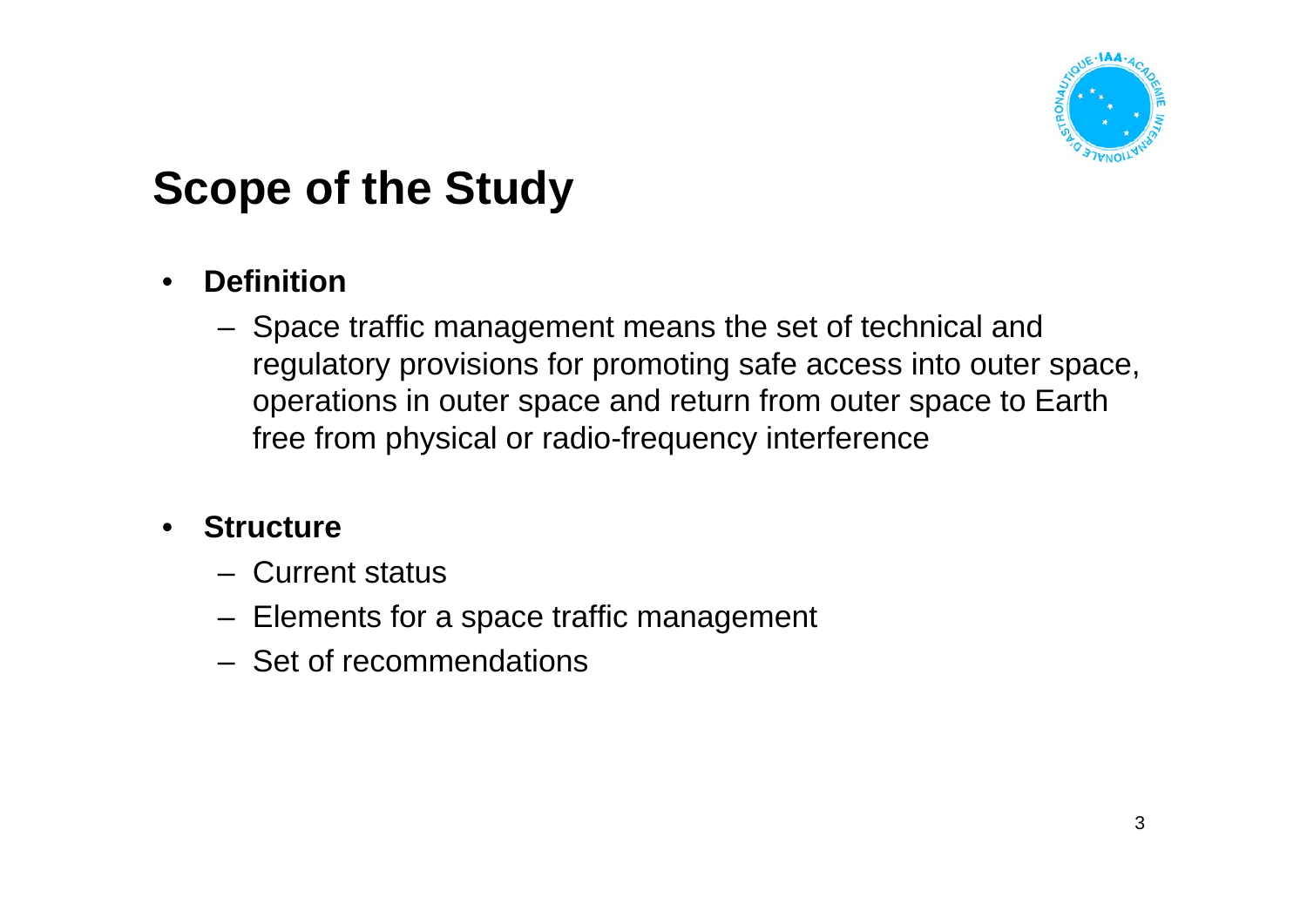

## **Dimensions and Phases of Space Traffic**

- $\bullet$  **Two dimensions of space traffic**
	- Scientific-technical area
	- Regulatory field
- $\bullet$  **Three phases of space traffic**
	- Launch phase
	- In-Orbit operation phase
	- Re-Entry phase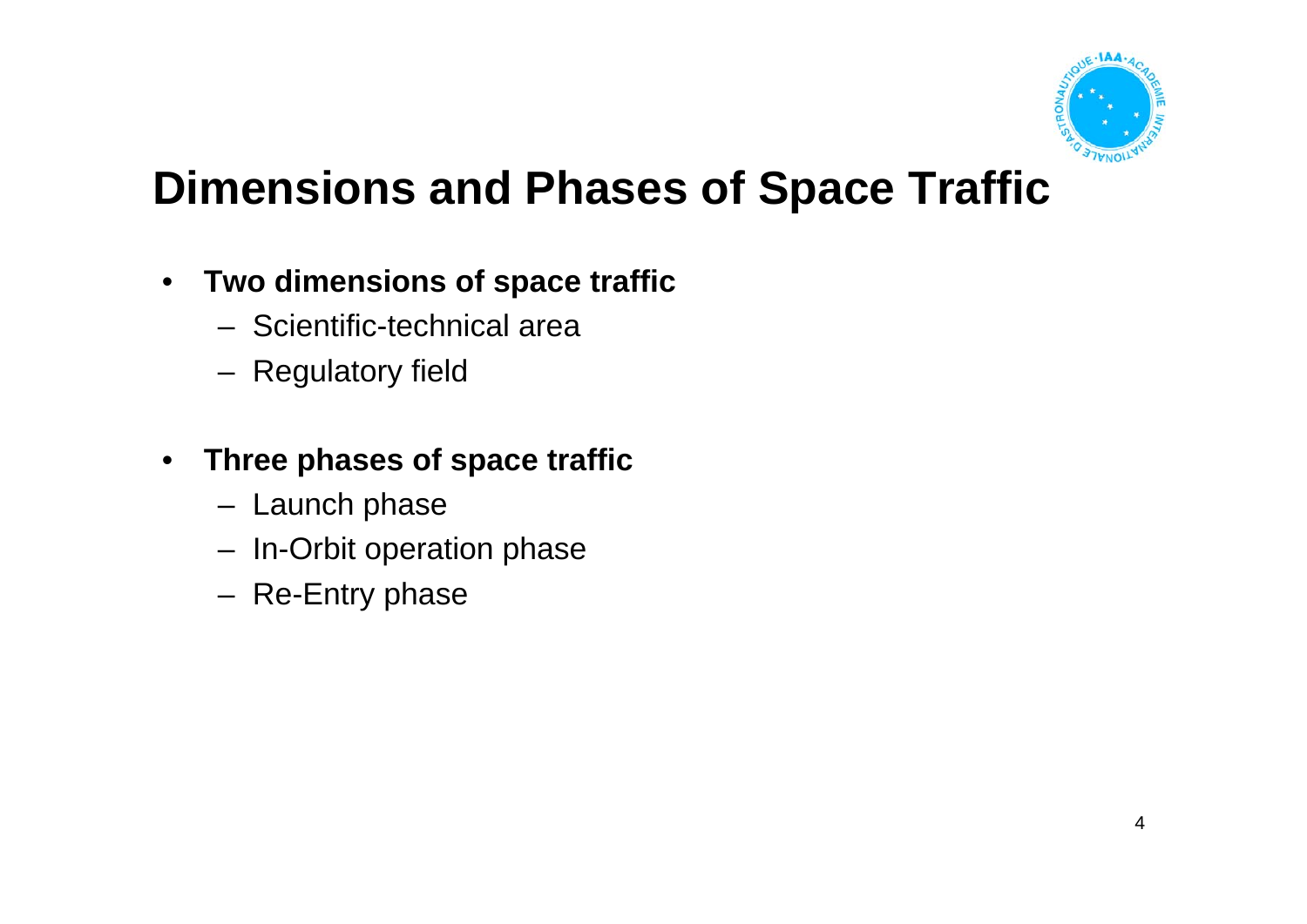

### **Current Status and Prospects for 2010-2020**

- $\bullet$  The motion of space objects is influenced by different forces, which cannot be accounted for precisely
- •The large majority of active satellites have no maneuvring capability
- •Slow and steady decline of launch activities since 1980 but
- •The prospects for the introduction of full/partly RLV are still open
- •Human spaceflight has accounted for 13% of launches the past 20 years
- $\bullet$  Following the successful flight of Spaceship One, there might be – if safety is guaranteed - a growing number of suborbital manned flights
- Technologies like tethers, stratospheric platforms or space elevators, which might be introduced in the future, will have to be taken into account

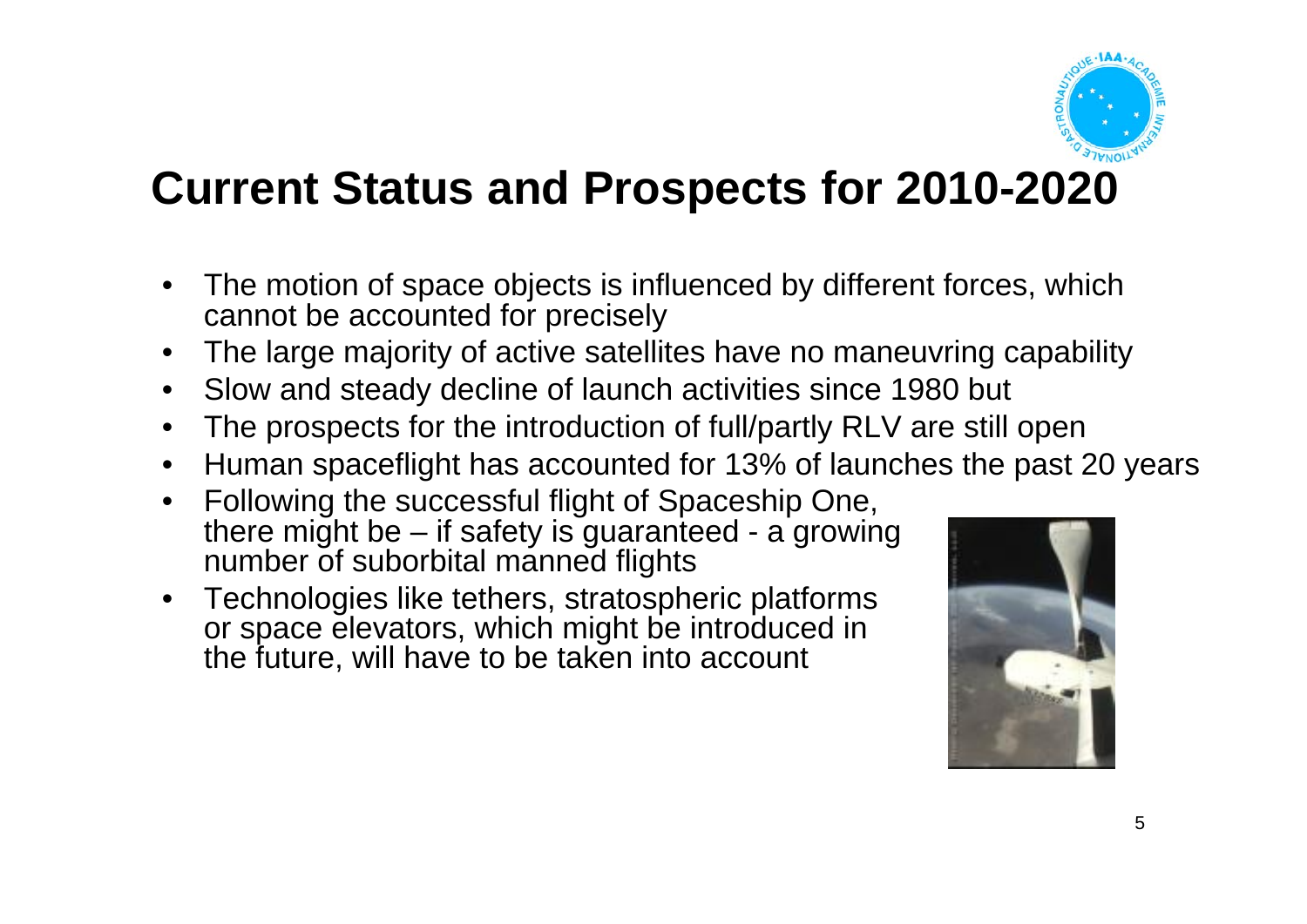

### **Current Status and Prospects for 2010-2020**

- $\bullet$ Space debris is continuously growing in quantity
- •The number of catalogued objects is steadily rising
- • The number of active satellites remains at 6-7% of the total catalogued objects
- •The US's space surveillance capabilities dominate
- • The capacity and accuracy of current space monitoring systems is not sufficient to cover small objects or to provide for orbital avoidance service for all space assets
- There are two major catalogues of space objects
- $\bullet$  Information on space weather is still limited but is important for
- Constant monitoring and information of space weather would be a useful tool in implementing a space traffic management system

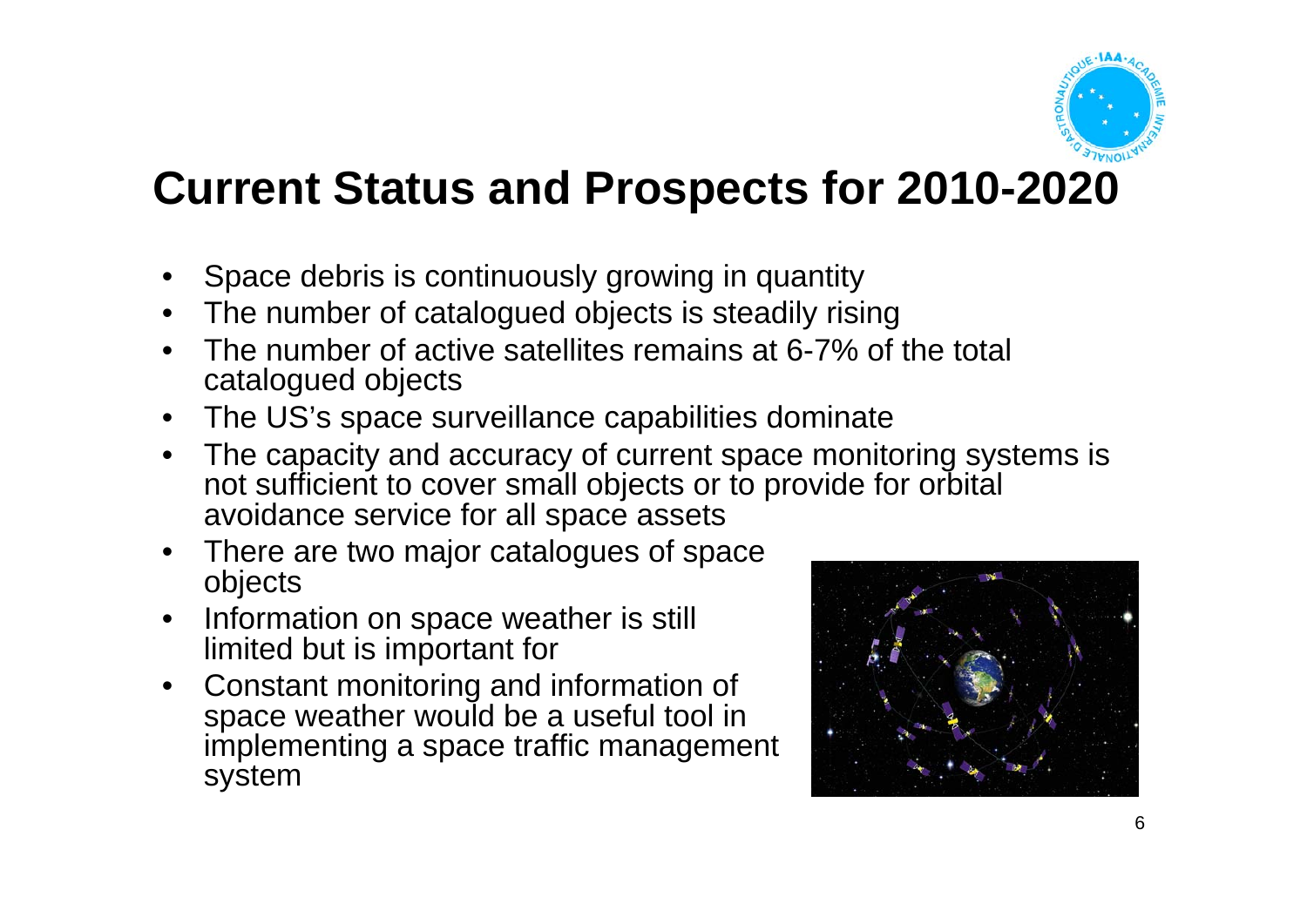

# **The Current Legal and Regulatory Framework**

- • The general principles of space law provide a basis and rationale to establish a space traffic management regime
- $\bullet$  Some unique rules exist in international space law as well as in international telecommunication law
- $\bullet$  The IADC space debris mitigation guidelines of 2002 (not legally binding agreement) encompass elements of space traffic management
- • Space law lacks numerous provisions which are essential for a comprehensive traffic management regime (pre-launch notification)

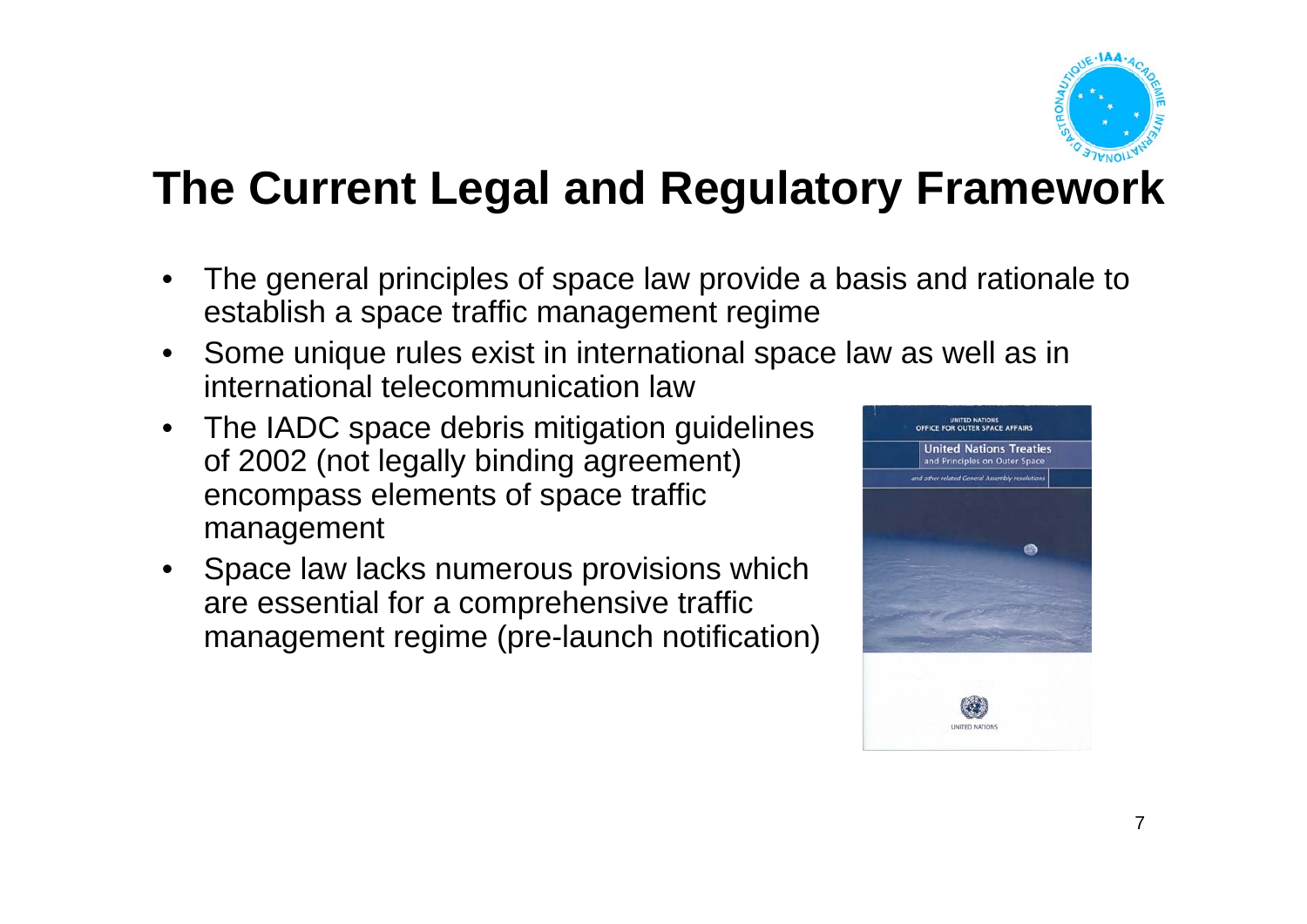

### **The Current Legal and Regulatory Framework**

- • A space traffic management regime has to consider
- • In regard to arms control/disarmament negotiations, notification practices (prior to launch) have been developed through the Hague Code of Conduct against Ballistic Missile Proliferation (HCOC)
- • The implementation of a comprehensive space traffic management regime would require additional regulation
- $\bullet$  There are interfering factors which might hinder the establishment and operational effectiveness of a space traffic management regime

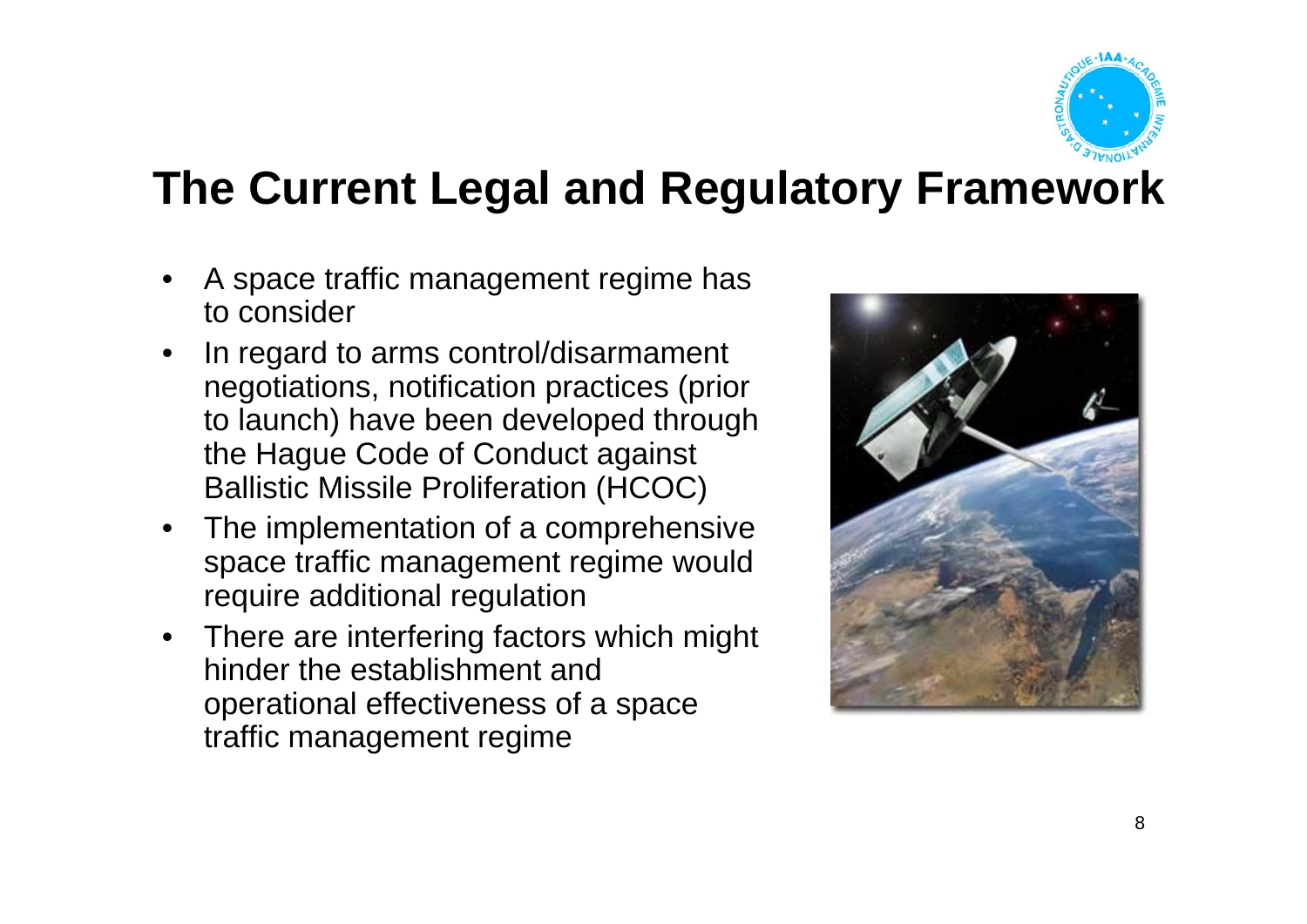

### **The Launch Phase**



- • Safety certifications should be introduced
- • A clarification of the term "space object" is needed
- • The question of delimitation of air space and outer space should be revisited
- • The concept of "launching State" has to be clarified
- • A pre-launch notification system is necessary
- • Obligatory information in cases of damage is relevant
- • An international level playing field for transport services should be aimed for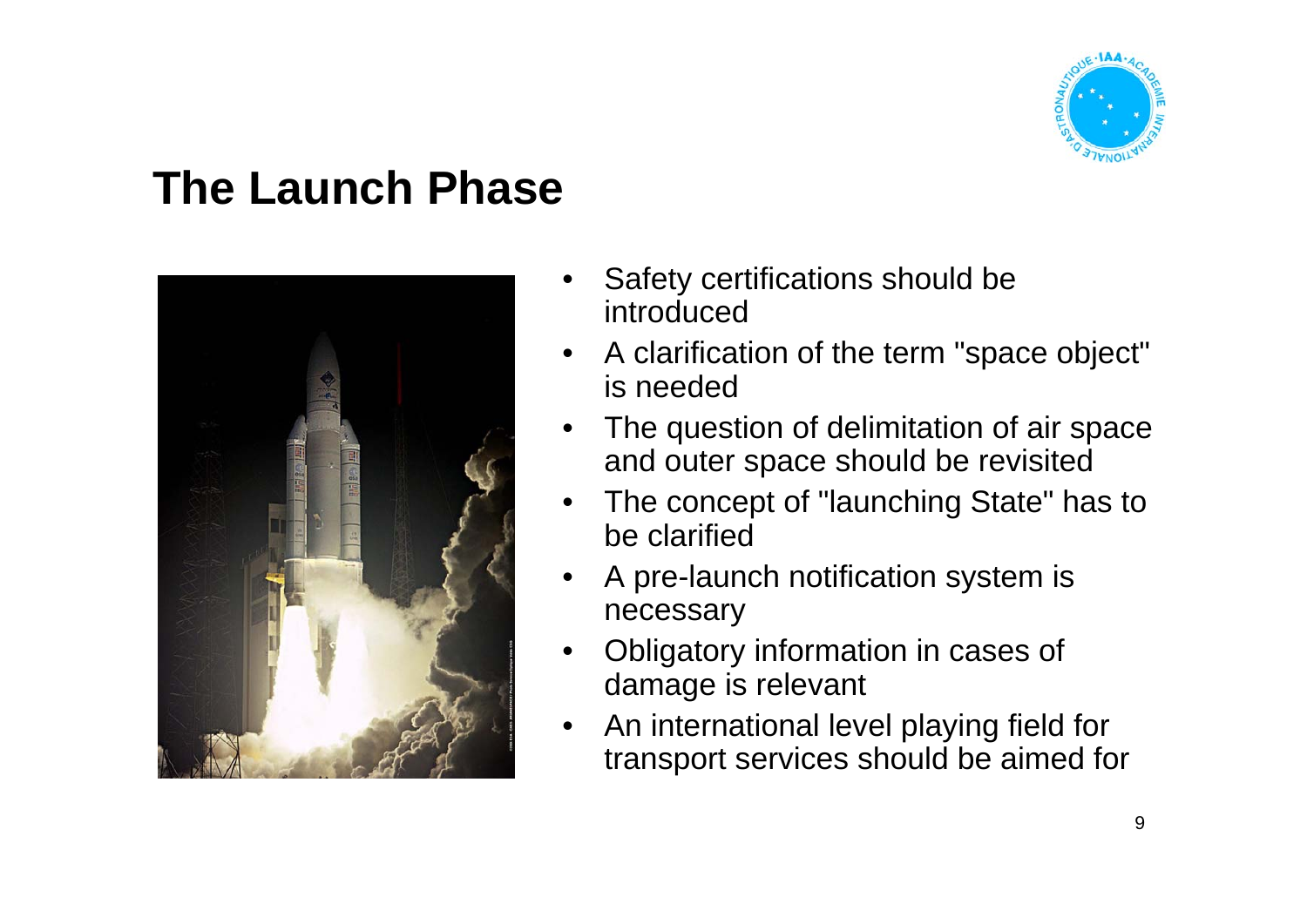

### **The In-Orbit Operation Phase**

- • Manoeuvring and in-orbit collision avoidance is growing in number and importance
- $\bullet$ Manoeuvring in the GEO is utilised
- •Reliable collision probabilities can be estimated
- •There is already one-way traffic in GEO
- •No systematic zoning of outer space is applied
- • The ITU system of nominal orbital positions is applicable only to satellites in the GEO
- $\bullet$  Private/commercial actors have startedcoordinating
- • Matching spacecraft with space radio stations on board

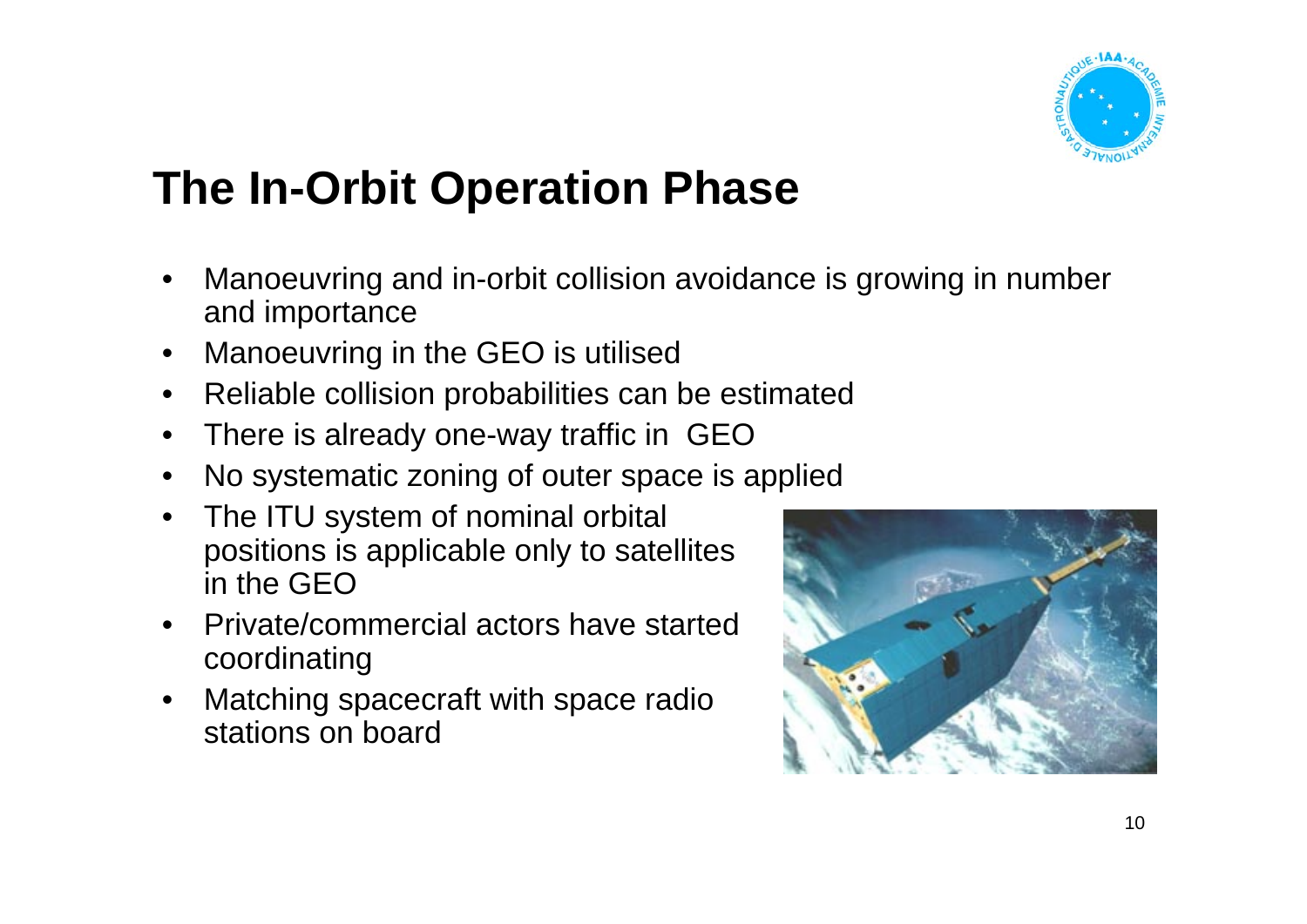

# **The Re-Entry Phase**

- •Intentional and un-intentional de-orbiting is now more frequent
- • Responsibility and liability for damages caused by space objects or their components ensue
- $\bullet$  The generally shared aspiration to reduce space debris raises the question, whether regulation should also set a standard
- •Already considered a best practice in coordinating launch activities
- $\bullet$  Space Law and Air Law have to resolve the open issue of passage of space objects through airspace
- $\bullet$  The question arises, whether to introduce certain internationally recognized descent corridors

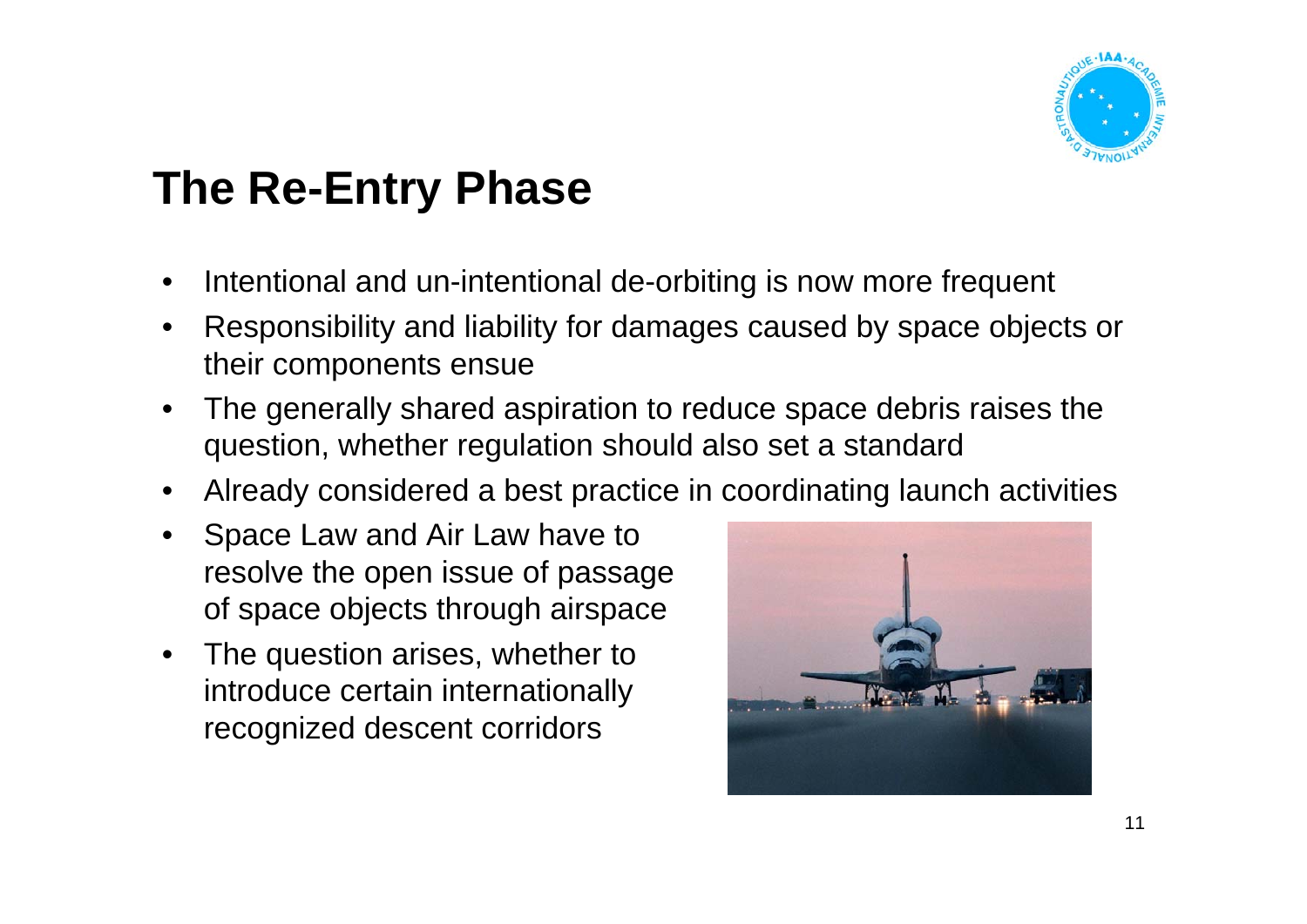

#### $\bullet$ **Securing the Information Needs**

- Defines necessary data
- Sets provision for the data
- Establishes a database and distribution mechanisms for data
- Establishes an information service on space weather

#### $\bullet$ **Notification System**

- Sets pre-launch notification with better parameters than Registration Convention as well as other provisions
- Provides information on the end of active/operational lifetime of space objects
- Provides pre-notification of orbital maneuvers and active de-orbiting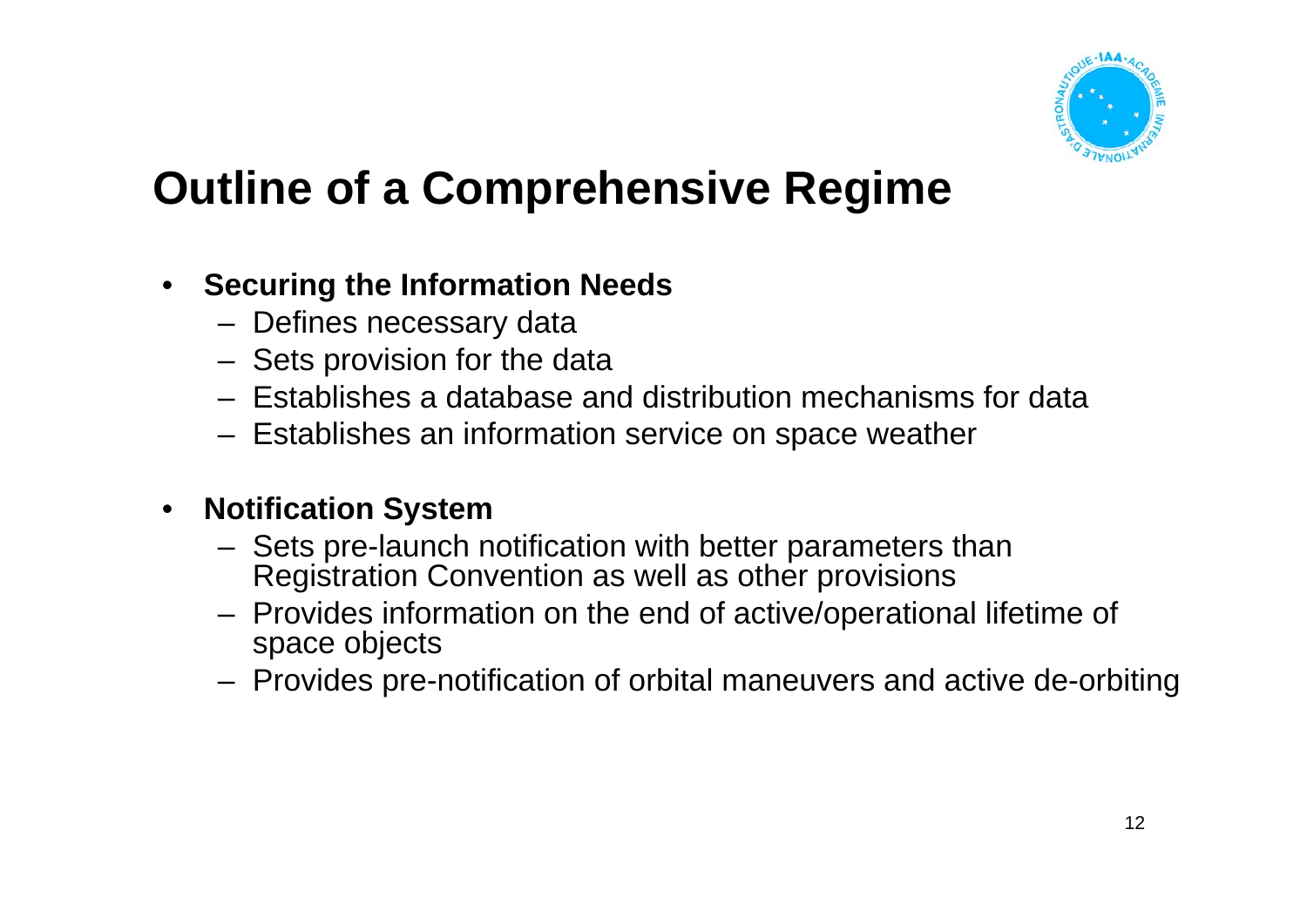

#### $\bullet$ **Traffic Management**

- Clarifies "fault" or liability in case of damage caused in outer space
- Sets delimitation for the launch phase and clarifies the concept of "launching State"
- Provides traffic management rules based on the use of the database for the purpose of collision avoidance, including
	- Safety provisions for launches
	- Zoning (selection of orbits)
	- Right of way rules for in-orbit phase(s)
	- Prioritization with regard to maneuver
	- Specific provisions for GEO (harmonized with ITU rules)
	- Specific rules for LEO satellite constellations
	- Debris mitigation mechanisms
	- Safety provisions for re-entries
	- •Environmental provisions (pollution of the atmosphere/troposphere, etc.)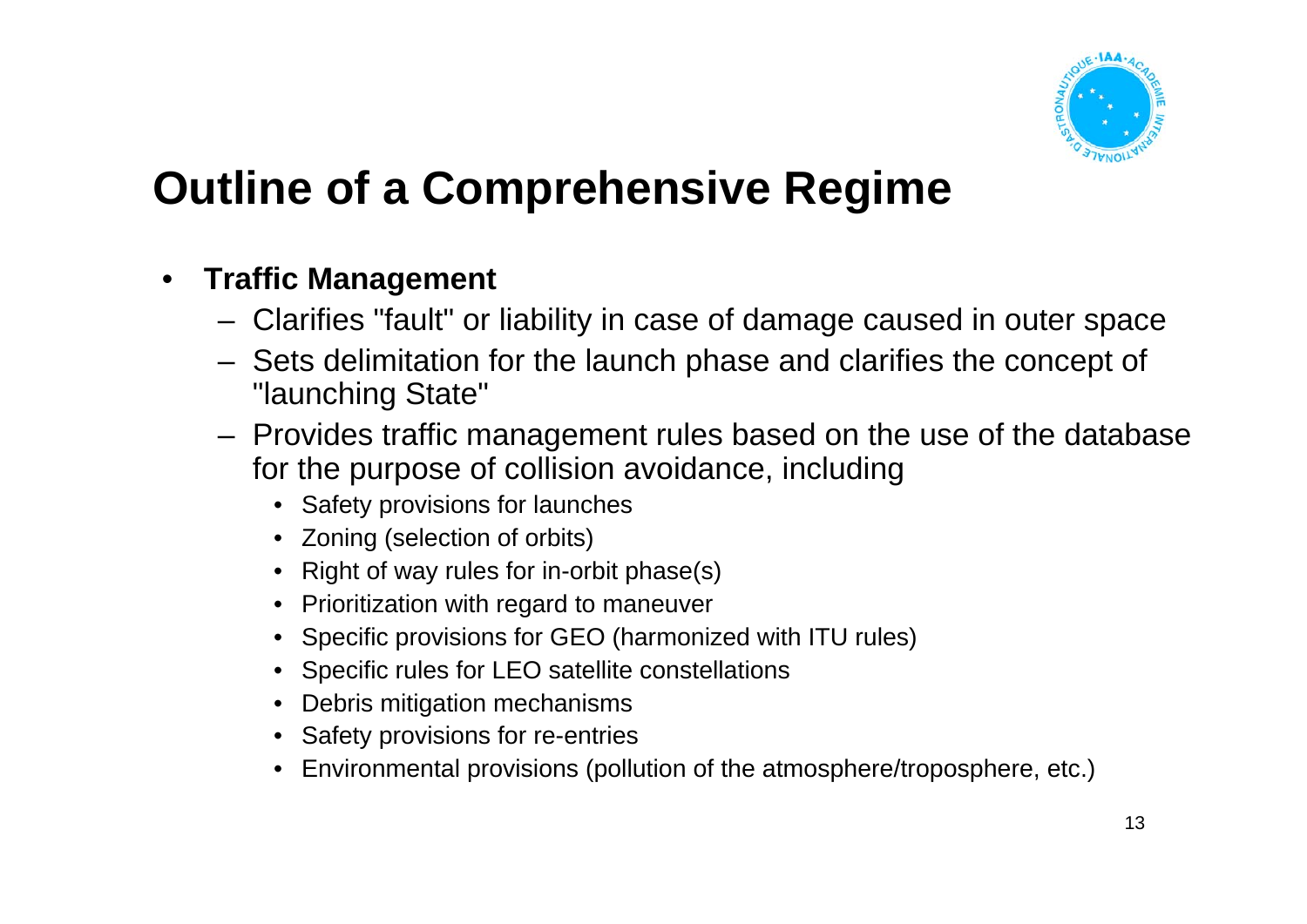

- Clarifies "space objects"
	- including legal distinction between valuable objects and valueless space debris
- Provides a framework and main features for national licensing regimes
	- which implement the provisions of the agreement
- Sets forth an enforcement mechanism (e.g. renouncement of access to information) and dispute settlement
- Clarifies institutionalized interlinks with ICAO, ITU and other relevant organizations